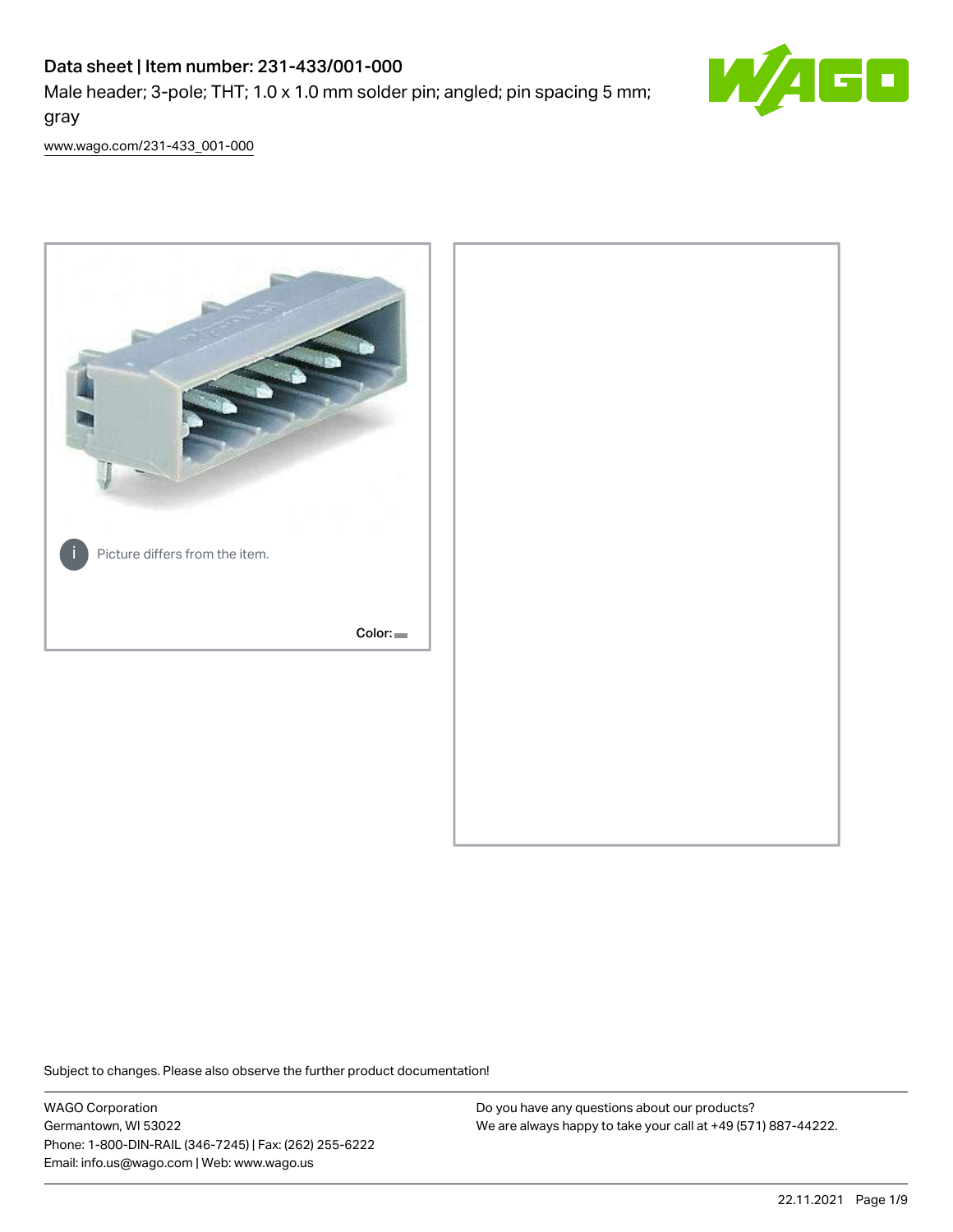



```
L = (pole no. -1) x pin spacing +8.2 mm
```
 $L_1 = L + 5$  mm

```
L_2 = L_1 + 7.4 mm
```
#### Item description

- Horizontal or vertical PCB mounting via straight or angled solder pins  $\blacksquare$
- $\blacksquare$ Pin cross-section: 1 x 1 mm
- $\blacksquare$ With coding fingers

Subject to changes. Please also observe the further product documentation! Data

WAGO Corporation Germantown, WI 53022 Phone: 1-800-DIN-RAIL (346-7245) | Fax: (262) 255-6222 Email: info.us@wago.com | Web: www.wago.us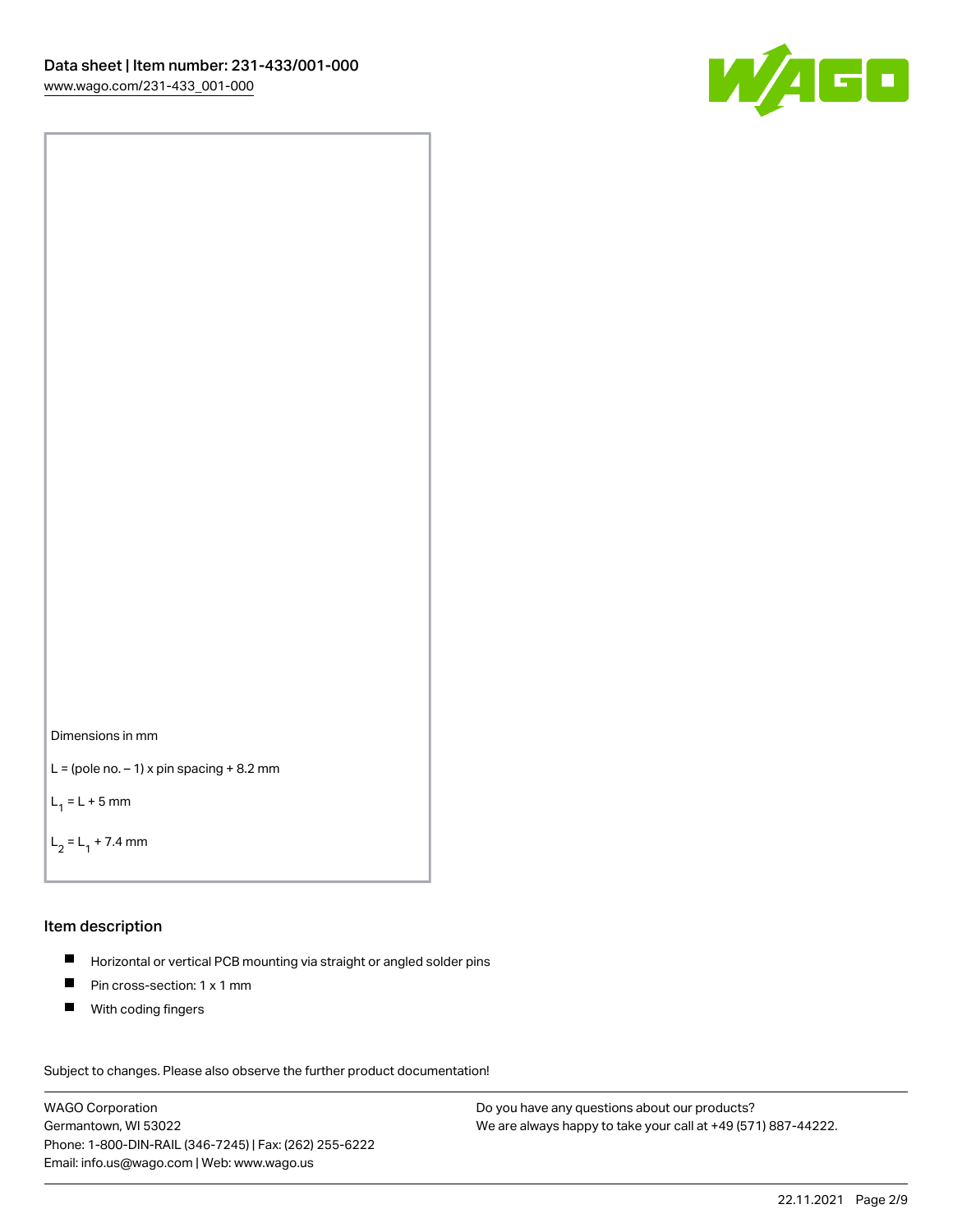

### Data Notes

| Safety information 1 | The <i>MCS – MULTI CONNECTION SYSTEM</i> includes connectors<br>without breaking capacity in accordance with DIN EN 61984. When<br>used as intended, these connectors must not be connected<br>/disconnected when live or under load. The circuit design should<br>ensure header pins, which can be touched, are not live when<br>unmated. |
|----------------------|--------------------------------------------------------------------------------------------------------------------------------------------------------------------------------------------------------------------------------------------------------------------------------------------------------------------------------------------|
| Variants:            | Other pole numbers<br>3.8 mm pin projection for male headers with straight solder pins<br>Gold-plated or partially gold-plated contact surfaces<br>Other versions (or variants) can be requested from WAGO Sales or<br>configured at https://configurator.wago.com/                                                                        |

## Electrical data

### IEC Approvals

| Ratings per                 | IEC/EN 60664-1                                                        |
|-----------------------------|-----------------------------------------------------------------------|
| Rated voltage (III / 3)     | 320 V                                                                 |
| Rated surge voltage (III/3) | 4 <sub>k</sub> V                                                      |
| Rated voltage (III/2)       | 320 V                                                                 |
| Rated surge voltage (III/2) | 4 <sub>kV</sub>                                                       |
| Nominal voltage (II/2)      | 630 V                                                                 |
| Rated surge voltage (II/2)  | 4 <sub>k</sub> V                                                      |
| Rated current               | 12A                                                                   |
| Legend (ratings)            | $(III / 2)$ $\triangle$ Overvoltage category III / Pollution degree 2 |

## UL Approvals

| Approvals per                  | UL 1059 |
|--------------------------------|---------|
| Rated voltage UL (Use Group B) | 300 V   |
| Rated current UL (Use Group B) | 10 A    |
| Rated voltage UL (Use Group D) | 300 V   |
| Rated current UL (Use Group D) | 10 A    |

### Ratings per UL

| Rated voltage UL 1977 | 600 V |
|-----------------------|-------|
| Rated current UL 1977 | 10 A  |

Subject to changes. Please also observe the further product documentation!

| <b>WAGO Corporation</b>                                | Do you have any questions about our products?                 |
|--------------------------------------------------------|---------------------------------------------------------------|
| Germantown, WI 53022                                   | We are always happy to take your call at +49 (571) 887-44222. |
| Phone: 1-800-DIN-RAIL (346-7245)   Fax: (262) 255-6222 |                                                               |
| Email: info.us@wago.com   Web: www.wago.us             |                                                               |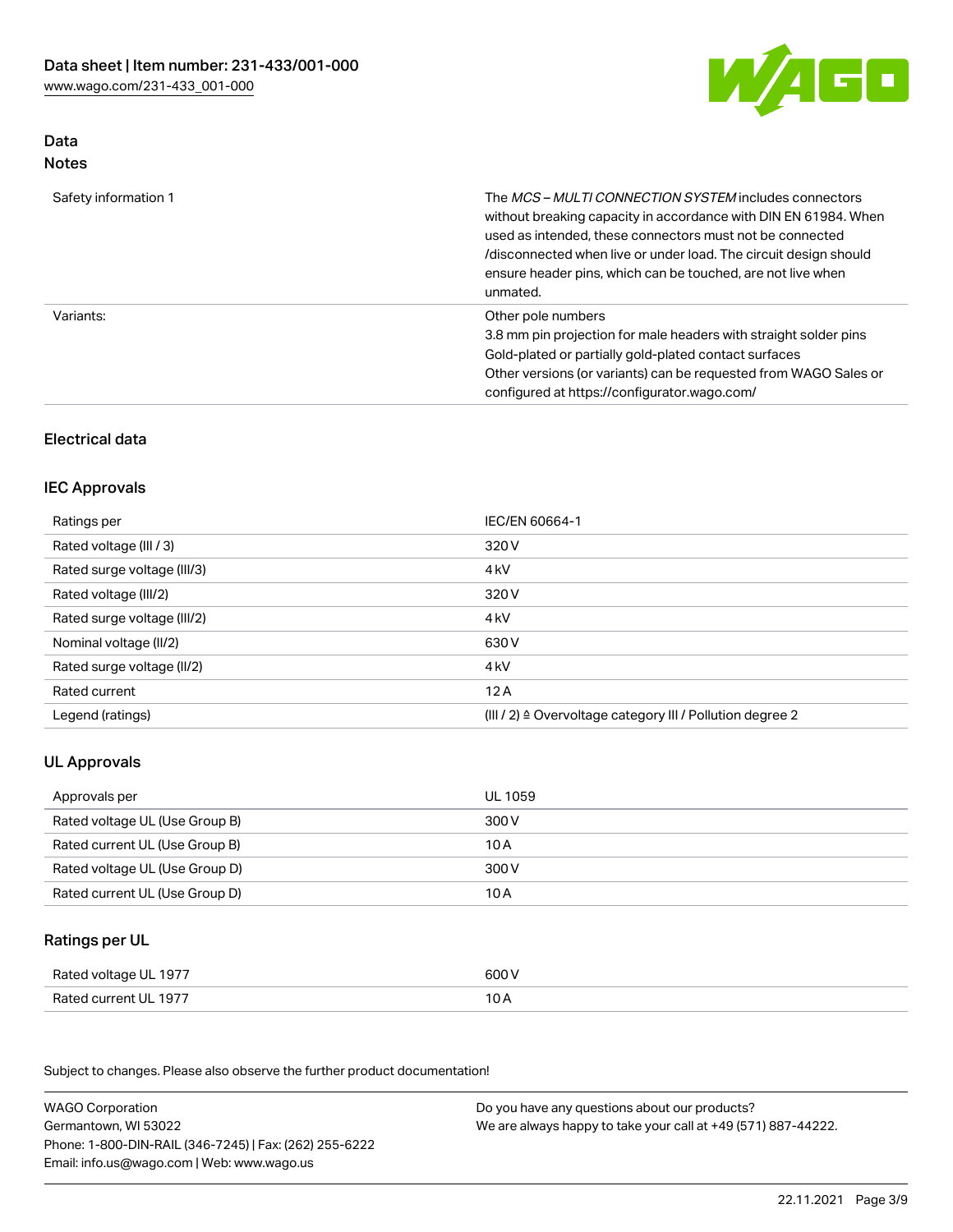

### CSA Approvals

| Approvals per                   | CSA   |
|---------------------------------|-------|
| Rated voltage CSA (Use Group B) | 300 V |
| Rated current CSA (Use Group B) | 10 A  |
| Rated voltage CSA (Use Group D) | 300 V |
| Rated current CSA (Use Group D) | 10 A  |

## Connection data

| Total number of potentials |  |
|----------------------------|--|
| Number of connection types |  |
| Number of levels           |  |

#### Connection 1

| Number of poles |  |
|-----------------|--|
|-----------------|--|

## Physical data

| Pin spacing                          | 5 mm / 0.197 inch    |
|--------------------------------------|----------------------|
| Width                                | 18.2 mm / 0.717 inch |
| Height                               | 12.2 mm / 0.48 inch  |
| Height from the surface              | 8.4 mm / 0.331 inch  |
| Depth                                | 12 mm / 0.472 inch   |
| Solder pin length                    | 3.8 <sub>mm</sub>    |
| Solder pin dimensions                | $1 \times 1$ mm      |
| Drilled hole diameter with tolerance | $1.4$ $(+0.1)$ mm    |

## Plug-in connection

| Contact type (pluggable connector) | Male connector/plug |
|------------------------------------|---------------------|
| Connector (connection type)        | for PCB             |
| Mismating protection               | No                  |
| Mating direction to the PCB        | 0°                  |
| Locking of plug-in connection      | Without             |

### PCB contact

| PCB Contact            | тнт                                      |
|------------------------|------------------------------------------|
| Solder pin arrangement | over the entire male connector (in-line) |

Subject to changes. Please also observe the further product documentation!

| <b>WAGO Corporation</b>                                | Do you have any questions about our products?                 |
|--------------------------------------------------------|---------------------------------------------------------------|
| Germantown, WI 53022                                   | We are always happy to take your call at +49 (571) 887-44222. |
| Phone: 1-800-DIN-RAIL (346-7245)   Fax: (262) 255-6222 |                                                               |
| Email: info.us@wago.com   Web: www.wago.us             |                                                               |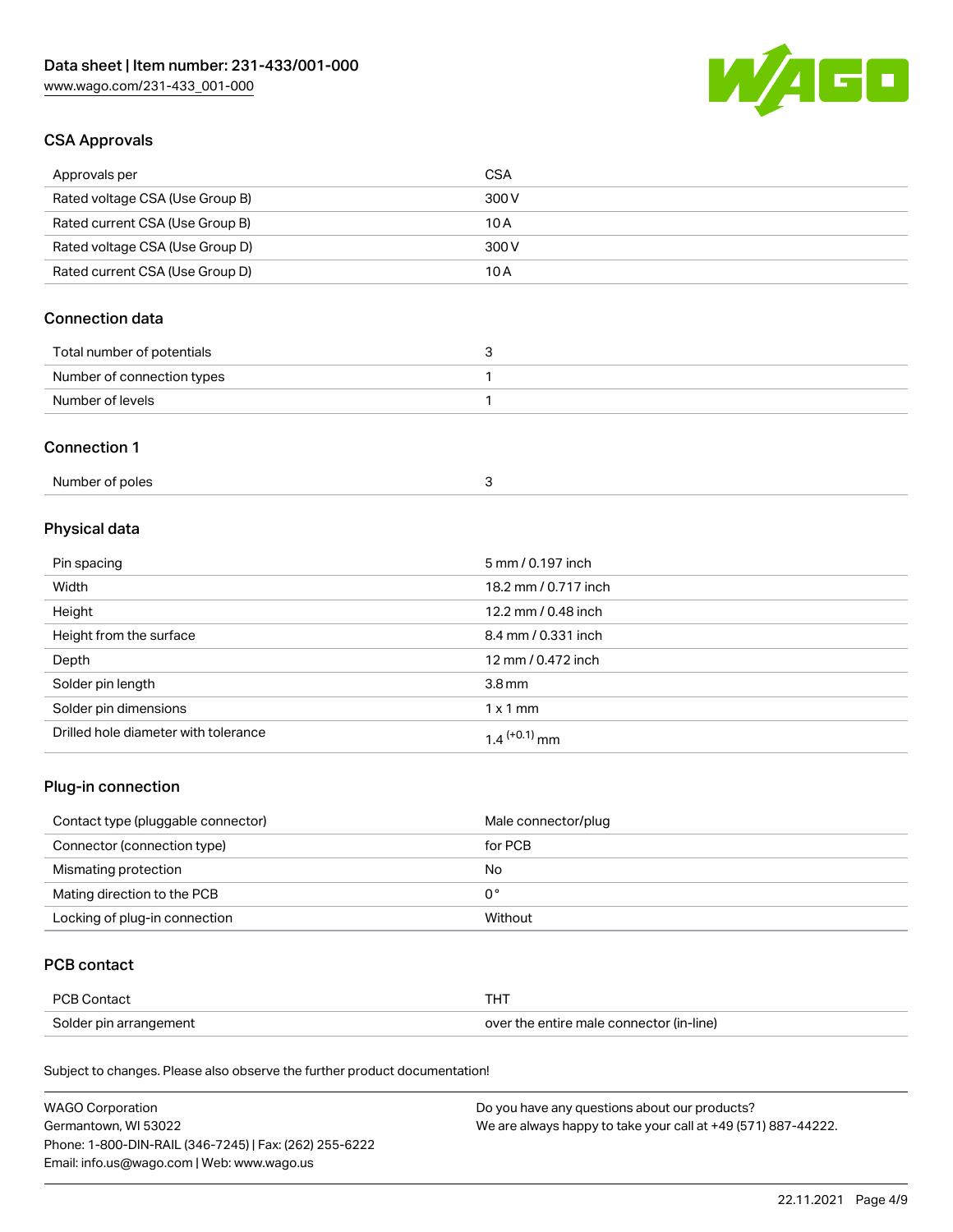

Number of solder pins per potential 1

#### Material data

| Color                       | gray                                    |
|-----------------------------|-----------------------------------------|
| Material group              |                                         |
| Insulation material         | Polyamide (PA66)                        |
| Flammability class per UL94 | V <sub>0</sub>                          |
| Contact material            | Electrolytic copper ( $E_{\text{Cu}}$ ) |
| Contact plating             | tin-plated                              |
| Fire load                   | 0.021 MJ                                |
| Weight                      | 1.1 <sub>g</sub>                        |

### Environmental requirements

Limit temperature range  $-60... +100$  °C

#### Commercial data

| Product Group         | 3 (Multi Conn. System) |
|-----------------------|------------------------|
| PU (SPU)              | 200 Stück              |
| Packaging type        | box                    |
| Country of origin     | DE                     |
| <b>GTIN</b>           | 4044918866095          |
| Customs tariff number | 8536694040             |

### Approvals / Certificates

#### Country specific Approvals

| Logo | Approval                               | <b>Additional Approval Text</b> | Certificate<br>name |
|------|----------------------------------------|---------------------------------|---------------------|
|      | CВ<br><b>DEKRA Certification B.V.</b>  | IEC 61984                       | NL-39756            |
|      | <b>CSA</b><br>DEKRA Certification B.V. | C <sub>22.2</sub>               | LR 18677-<br>25     |

#### Ship Approvals

|      | ABS     |                          | 19-  |
|------|---------|--------------------------|------|
| LOGO | วproval | Additional Approval Text | name |
|      |         |                          |      |

Subject to changes. Please also observe the further product documentation!

| <b>WAGO Corporation</b>                                | Do you have any questions about our products?                 |
|--------------------------------------------------------|---------------------------------------------------------------|
| Germantown. WI 53022                                   | We are always happy to take your call at +49 (571) 887-44222. |
| Phone: 1-800-DIN-RAIL (346-7245)   Fax: (262) 255-6222 |                                                               |
| Email: info.us@wago.com   Web: www.wago.us             |                                                               |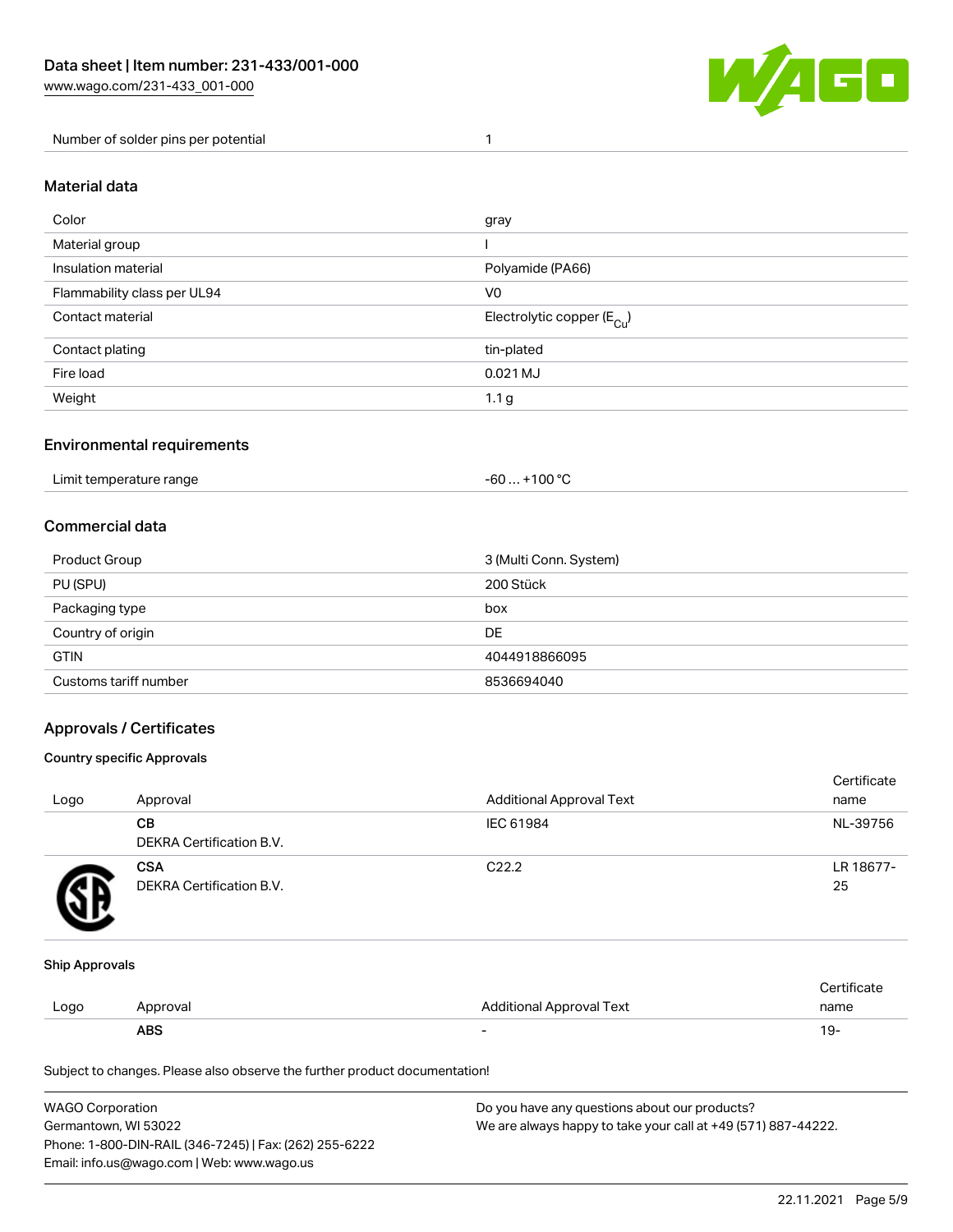

PDA

American Bureau of Shipping National American Bureau of Shipping National American Bureau of Shipping National American Bureau of Shipping National American Bureau of Shipping National American Bureau of Shipping National

| <b>PERMIT PRO</b>                        |                                                         |                          |                |
|------------------------------------------|---------------------------------------------------------|--------------------------|----------------|
| $\mathbf{u}$<br><b>BUREAU</b><br>VERITAS | BV<br>Bureau Veritas S.A.                               | IEC 60998                | 11915/D0<br>BV |
|                                          | <b>DNV GL</b><br>Det Norske Veritas, Germanischer Lloyd | $\overline{\phantom{0}}$ | TAE000016Z     |
|                                          |                                                         |                          |                |

#### UL-Approvals

| Logo | Approval                                    | <b>Additional Approval Text</b> | Certificate<br>name |
|------|---------------------------------------------|---------------------------------|---------------------|
| 8    | UL<br>Underwriters Laboratories Inc.        | <b>UL 1059</b>                  | E45172              |
| O    | <b>UR</b><br>Underwriters Laboratories Inc. | <b>UL 1977</b>                  | E45171              |

### Counterpart

| Item no.231-103/026-000<br>Female plug; 3-pole; 12 AWG max; pin spacing 5 mm; 1 conductor per pole; gray                                                                                              | www.wago.com/231-103/026-<br>000          |
|-------------------------------------------------------------------------------------------------------------------------------------------------------------------------------------------------------|-------------------------------------------|
| Item no.231-2103/026-000<br>2-conductor female connector; Push-in CAGE CLAMP <sup>®</sup> ; 2.5 mm <sup>2</sup> ; Pin spacing 5 mm; 3-pole; with<br>integrated end plate; 2,50 mm <sup>2</sup> ; gray | www.wago.com/231-2103/026-<br>000         |
| Item no.231-2103/037-000<br>2-conductor female connector; Push-in CAGE CLAMP <sup>®</sup> ; 2.5 mm <sup>2</sup> ; Pin spacing 5 mm; 3-pole;<br>Lateral locking levers; 2,50 mm <sup>2</sup> ; gray    | www.wago.com/231-2103/037-<br>000         |
| Item no.2231-103/026-000<br>Female plug; 3-pole; push-button; 12 AWG max; pin spacing 5 mm; 1-conductor per pole; gray                                                                                | www.wago.com/2231-103/026-<br>000         |
| Item no.2231-103/026-000/133-000<br>Female plug; 3-pole; push-button; with strain relief plate; 12 AWG max; pin spacing 5 mm; 1-<br>conductor per pole; gray                                          | www.wago.com/2231-103/026-<br>000/133-000 |
| Item no.2231-103/037-000<br>Female plug; 3-pole; push-button; locking lever; 12 AWG max; pin spacing 5 mm; 1-conductor per<br>pole; gray                                                              | www.wago.com/2231-103/037-<br>000         |
| Item no.2231-103/031-000                                                                                                                                                                              | www.wago.com/2231-103/031-                |

Subject to changes. Please also observe the further product documentation!

WAGO Corporation Germantown, WI 53022 Phone: 1-800-DIN-RAIL (346-7245) | Fax: (262) 255-6222 Email: info.us@wago.com | Web: www.wago.us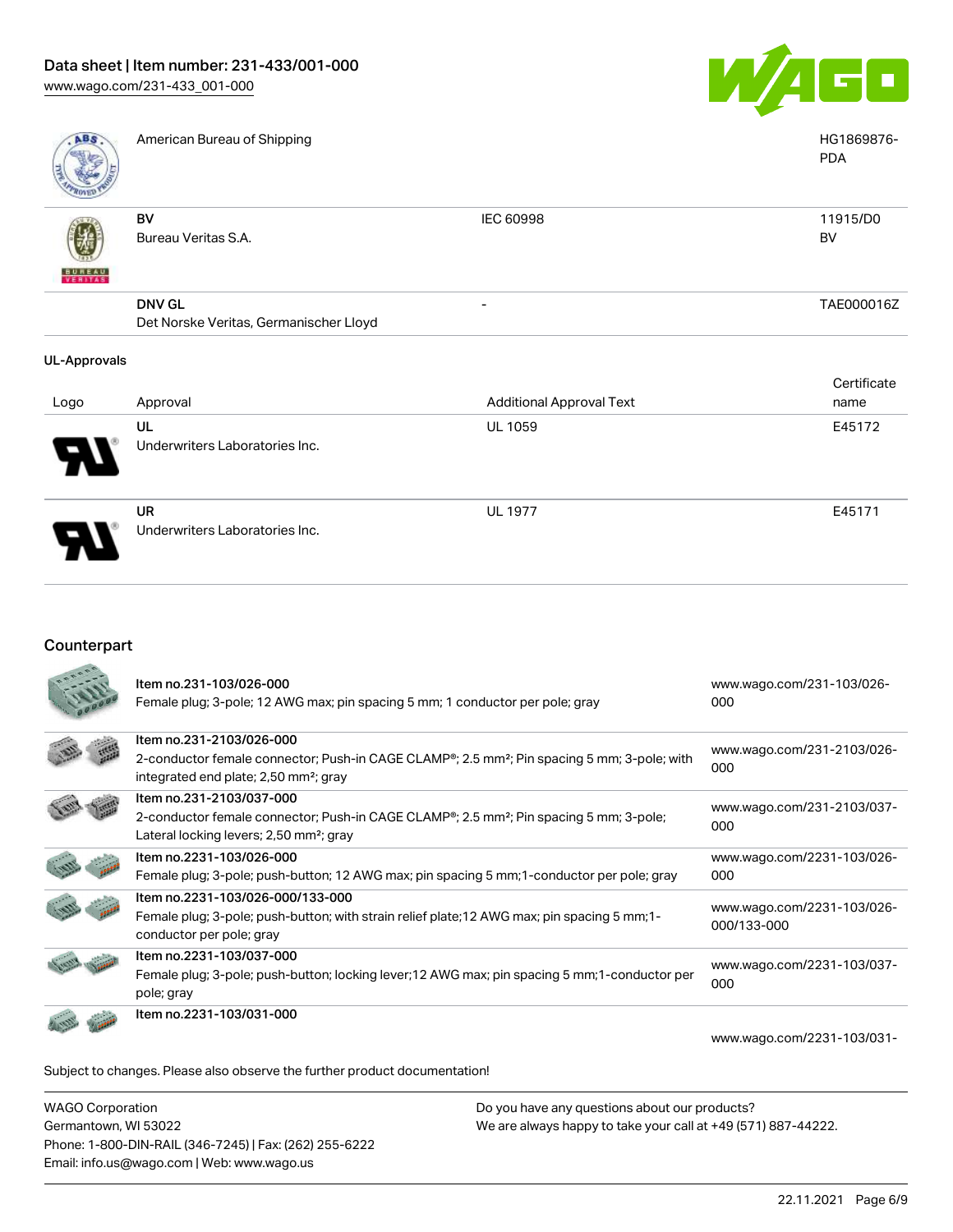[www.wago.com/231-433\\_001-000](http://www.wago.com/231-433_001-000)



Female plug; 3-pole; push-button; mounting flange;12 AWG max; pin spacing 5 mm;1-conductor [000](https://www.wago.com/2231-103/031-000)

| per pole; gray                                                                                                                                                  |                                   |
|-----------------------------------------------------------------------------------------------------------------------------------------------------------------|-----------------------------------|
| Item no.231-103/031-000                                                                                                                                         | www.wago.com/231-103/031-         |
| Female plug; 3-pole; mounting flange; 12 AWG max; pin spacing 5 mm; 1 conductor per pole; gray                                                                  | 000                               |
| Item no.2231-103/102-000<br>Female plug; 3-pole; push-button; with integrated end plate; 12 AWG max; pin spacing 5 mm; 1-<br>conductor per pole; gray           | www.wago.com/2231-103/102-<br>000 |
| Item no.231-103/037-000<br>Female plug; 3-pole; locking lever; 12 AWG max; pin spacing 5 mm; 1 conductor per pole; gray                                         | www.wago.com/231-103/037-<br>000  |
| Item no.231-103/102-000<br>Female plug; 3-pole; with integrated end plate; 12 AWG max; pin spacing 5 mm; 1 conductor per<br>pole; gray                          | www.wago.com/231-103/102-<br>000  |
| Item no.232-203/026-000<br>1-conductor female connector, angled; CAGE CLAMP <sup>®</sup> ; 2.5 mm <sup>2</sup> ; Pin spacing 5 mm; 3-pole; 2,50<br>$mm2$ ; gray | www.wago.com/232-203/026-<br>000  |
| Item no.232-103/026-000<br>1-conductor female connector, angled; CAGE CLAMP <sup>®</sup> ; 2.5 mm <sup>2</sup> ; Pin spacing 5 mm; 3-pole; 2,50<br>$mm2$ ; gray | www.wago.com/232-103/026-<br>000  |
|                                                                                                                                                                 |                                   |

### Optional accessories

| Coding                            |                                             |            |     |                      |
|-----------------------------------|---------------------------------------------|------------|-----|----------------------|
| Intermediate plate                |                                             |            |     |                      |
|                                   | Item no.: 231-500                           |            |     | www.wago.com/231-500 |
|                                   | Spacer; for formation of groups; light gray |            |     |                      |
| Coding                            |                                             |            |     |                      |
|                                   | Item no.: 231-129                           |            |     |                      |
|                                   | Coding key; snap-on type; light gray        |            |     | www.wago.com/231-129 |
| <b>Downloads</b><br>Documentation |                                             |            |     |                      |
| <b>Additional Information</b>     |                                             |            |     |                      |
| Technical explanations            |                                             | 2019 Apr 3 | pdf | Download             |

| URL | Download |
|-----|----------|
|     |          |

Subject to changes. Please also observe the further product documentation!

WAGO Corporation Germantown, WI 53022 Phone: 1-800-DIN-RAIL (346-7245) | Fax: (262) 255-6222 Email: info.us@wago.com | Web: www.wago.us Do you have any questions about our products? We are always happy to take your call at +49 (571) 887-44222.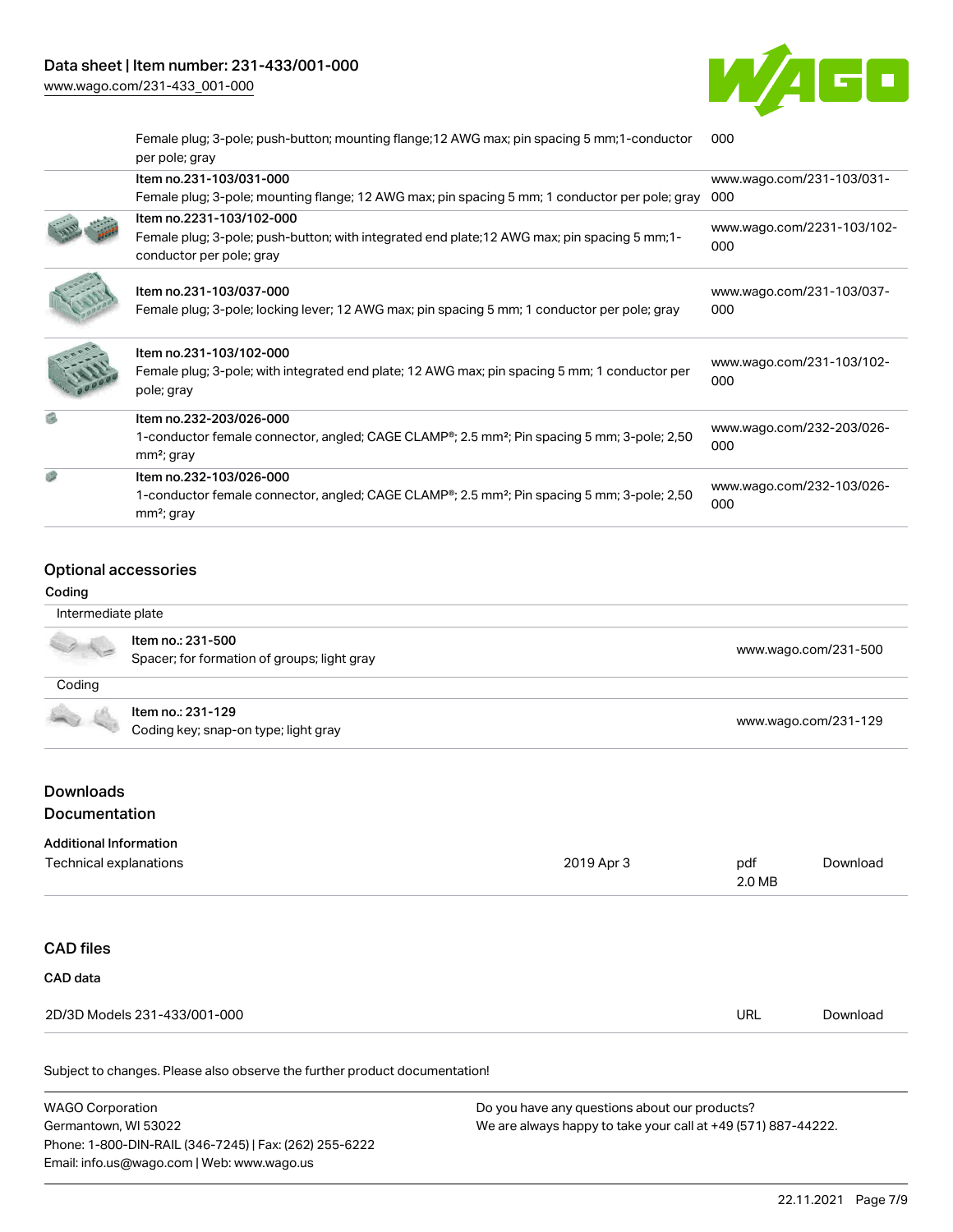

#### CAE data

| EPLAN Data Portal 231-433/001-000                                                                                                                                      | <b>URL</b> | Download |
|------------------------------------------------------------------------------------------------------------------------------------------------------------------------|------------|----------|
| ZUKEN Portal 231-433/001-000                                                                                                                                           | <b>URL</b> | Download |
| EPLAN Data Portal 231-433/001-000                                                                                                                                      | <b>URL</b> | Download |
| <b>PCB Design</b>                                                                                                                                                      |            |          |
| Symbol and Footprint 231-433/001-000                                                                                                                                   | URL        | Download |
| CAx data for your PCB design, consisting of "schematic symbols and PCB footprints",<br>allow easy integration of the WAGO component into your development environment. |            |          |
| Supported formats:                                                                                                                                                     |            |          |
| ш<br>Accel EDA 14 & 15                                                                                                                                                 |            |          |
| ш<br>Altium 6 to current version                                                                                                                                       |            |          |
| H<br>Cadence Allegro                                                                                                                                                   |            |          |
| ш<br>DesignSpark                                                                                                                                                       |            |          |
| ш<br>Eagle Libraries                                                                                                                                                   |            |          |
| Ш<br>KiCad                                                                                                                                                             |            |          |
| ш<br>Mentor Graphics BoardStation                                                                                                                                      |            |          |
| Ш<br>Mentor Graphics Design Architect                                                                                                                                  |            |          |
| Ш<br>Mentor Graphics Design Expedition 99 and 2000                                                                                                                     |            |          |
| ш<br>OrCAD 9.X PCB and Capture                                                                                                                                         |            |          |
| ш<br>PADS PowerPCB 3, 3.5, 4.X, and 5.X                                                                                                                                |            |          |
| ш<br>PADS PowerPCB and PowerLogic 3.0                                                                                                                                  |            |          |
| ш<br>PCAD 2000, 2001, 2002, 2004, and 2006                                                                                                                             |            |          |
| ш<br>Pulsonix 8.5 or newer                                                                                                                                             |            |          |
| H.<br><b>STL</b>                                                                                                                                                       |            |          |
| H<br>3D STEP                                                                                                                                                           |            |          |
| <b>TARGET 3001!</b>                                                                                                                                                    |            |          |
| ш<br>View Logic ViewDraw                                                                                                                                               |            |          |
| Quadcept<br>ш                                                                                                                                                          |            |          |
| Zuken CadStar 3 and 4                                                                                                                                                  |            |          |
| ш<br>Zuken CR-5000 and CR-8000                                                                                                                                         |            |          |
| PCB Component Libraries (EDA), PCB CAD Library Ultra Librarian                                                                                                         |            |          |

Subject to changes. Please also observe the further product documentation!

WAGO Corporation Germantown, WI 53022 Phone: 1-800-DIN-RAIL (346-7245) | Fax: (262) 255-6222 Email: info.us@wago.com | Web: www.wago.us